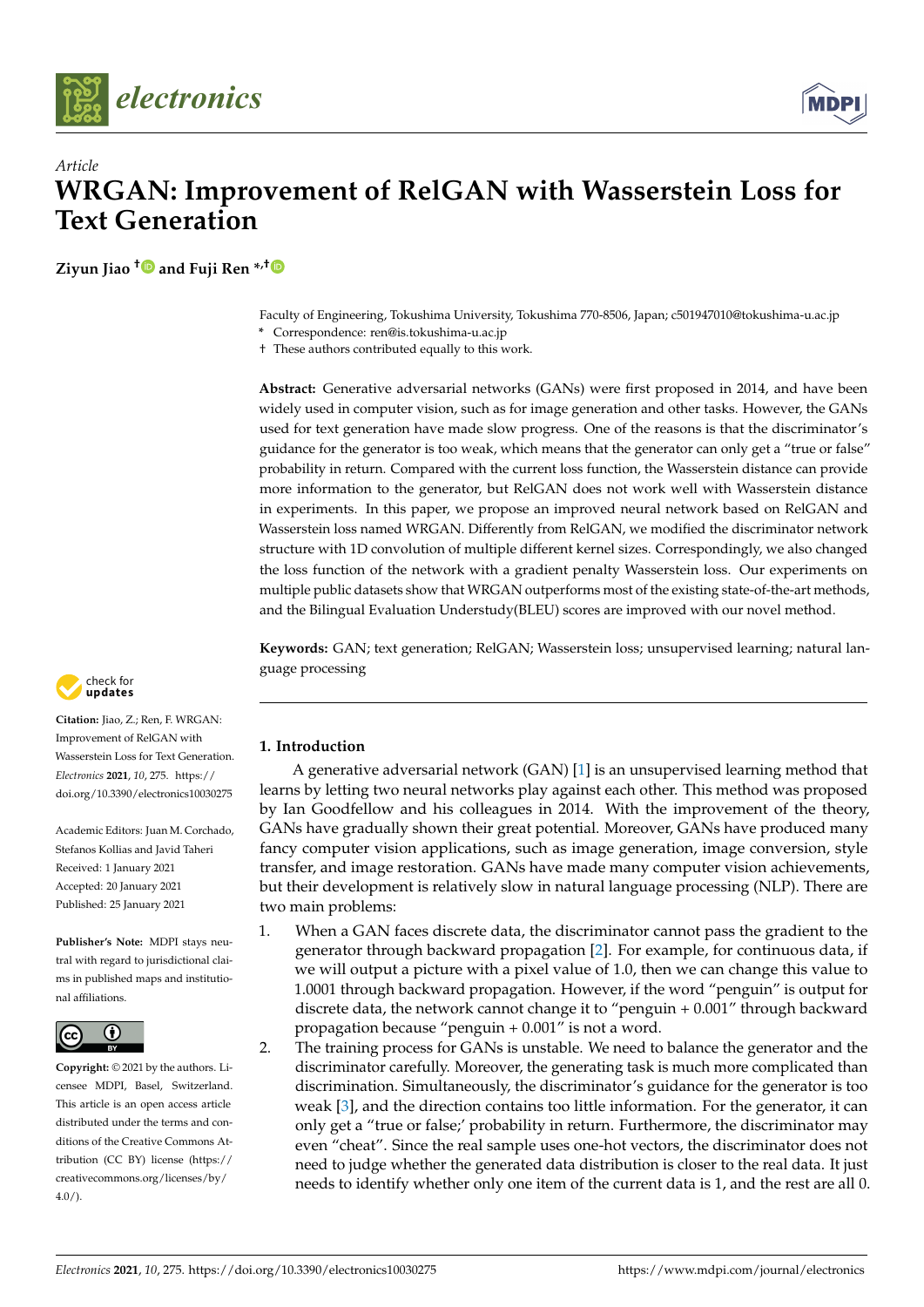For the first problem, there are currently two effective solutions.

The first solution is the combination of a GAN and reinforcement learning (RL) for sequence generation, such as the Sequence GAN (SeqGAN) [\[4\]](#page-12-3) proposed by Yu et al. with the REINFORCE algorithm. This solution focuses on dealing with non-differentiable problems caused by discrete data by considering RL methods or reformulating problems in continuous space [\[5\]](#page-12-4). Using this method will make the GAN more challenging to train and will cause the mode collapse problem.

The second solution is Gumbel–Softmax relaxation [\[6](#page-12-5)[,7\]](#page-12-6). The most representative network is RelGAN [\[5\]](#page-12-4), which was proposed by Nie, W. et al. in 2018. RelGAN can be divided into three parts: a relational-memory-based generator [\[8\]](#page-12-7), Gumbel–Softmax relaxation [\[6,](#page-12-5)[7\]](#page-12-6) for training GANs, and multiple representations embedded in the discriminator [\[5\]](#page-12-4). This model performs very well on many datasets. However, RelGAN still has disadvantages in the second problem.

For the second problem, Wasserstein GAN (WGAN) and Wasserstein GAN Gradient Penalty(WGAN-GP), proposed by Martin Arjovsky and Ishaan Gulrajani et al. [\[9,](#page-12-8)[10\]](#page-12-9), respectively, provide a theoretical solution. WGAN converts the discriminator from a binary classification task into an approximately fitting Wasserstein distance. Forcing the discriminator to calculate the distance between the distribution of the generating data and the true data also prevents the discriminator from "cheating". At the same time, it also provides more accurate guidance information to the generator, not just the probability of being "true or false". Because the "weight clipping" strategy in WGAN will cause most of the weights to approach two extremes, WGAN-GP was proposed, which uses a "gradient penalty" to replace "weight clipping". This strategy makes the training more stable and increases the quality of the generated image.

Unfortunately, WGAN is mostly used in computer vision, and there are few applications in text generation. On the other hand, using Wasserstein loss to replace the RSGAN [\[11\]](#page-12-10) loss in RelGAN does not perform well for real-world data. We found that the gradient would disappear, and the discriminator loss was almost equal to 0 during training. A detailed description of the performance of RelGAN using Wasserstein loss can be found in Section [4.2.2.](#page-7-0)

In this work, we propose a new architecture based on RelGAN and WGAN-GP named WRGAN. The improved model can effectively solve the two issues identified above. We rebuilt the discriminator architecture with a one-dimensional convolution of multiple different kernel sizes and residual modules [\[12\]](#page-12-11). Correspondingly, we also modified the generator and discriminator loss functions of the network with gradient penalty Wasserstein loss. Then, we used the discriminator and the generator with relational memory coordinated by Gumbel–Softmax relaxation to train the GAN model on discrete data. We analyzed and presented the experimental results on multiple datasets and the influence of hyperparameters on the model. The data samples generated from each dataset can be found in Appendix [A.](#page-11-0) Our experiments demonstrate that our model outperforms most current models on real-world data. The rest of the paper is organized as follows: Section [3](#page-2-0) presents the methodology of the review. The obtained results are presented in Section [4.](#page-5-0) Section [5](#page-10-0) presents a discussion of the results and the conclusions.

## **2. Related Works**

With the improvement of GAN theory, GANs have also made some progress in text generation. In SeqGAN  $[4]$ , the error is regarded as a reward for reinforcement learning by training in a feed-forward manner. An exploration model of reinforcement learning is used to update the generator network. SeqGAN created a mode for GAN in the field of text generation. Many subsequent models also rely on reinforcement learning (RL) algorithms. For example, MaliGAN [\[13\]](#page-12-12) proposed a new loss function of the generator to replace the Monte Carlo tree search [\[14\]](#page-12-13) and got better results. RankGAN [\[15\]](#page-13-0) changed the original discriminator from a binary classification model to a sorting model, and changed from a learning to a ranking problem. LeakGAN [\[16\]](#page-13-1) leaked the characteristic information of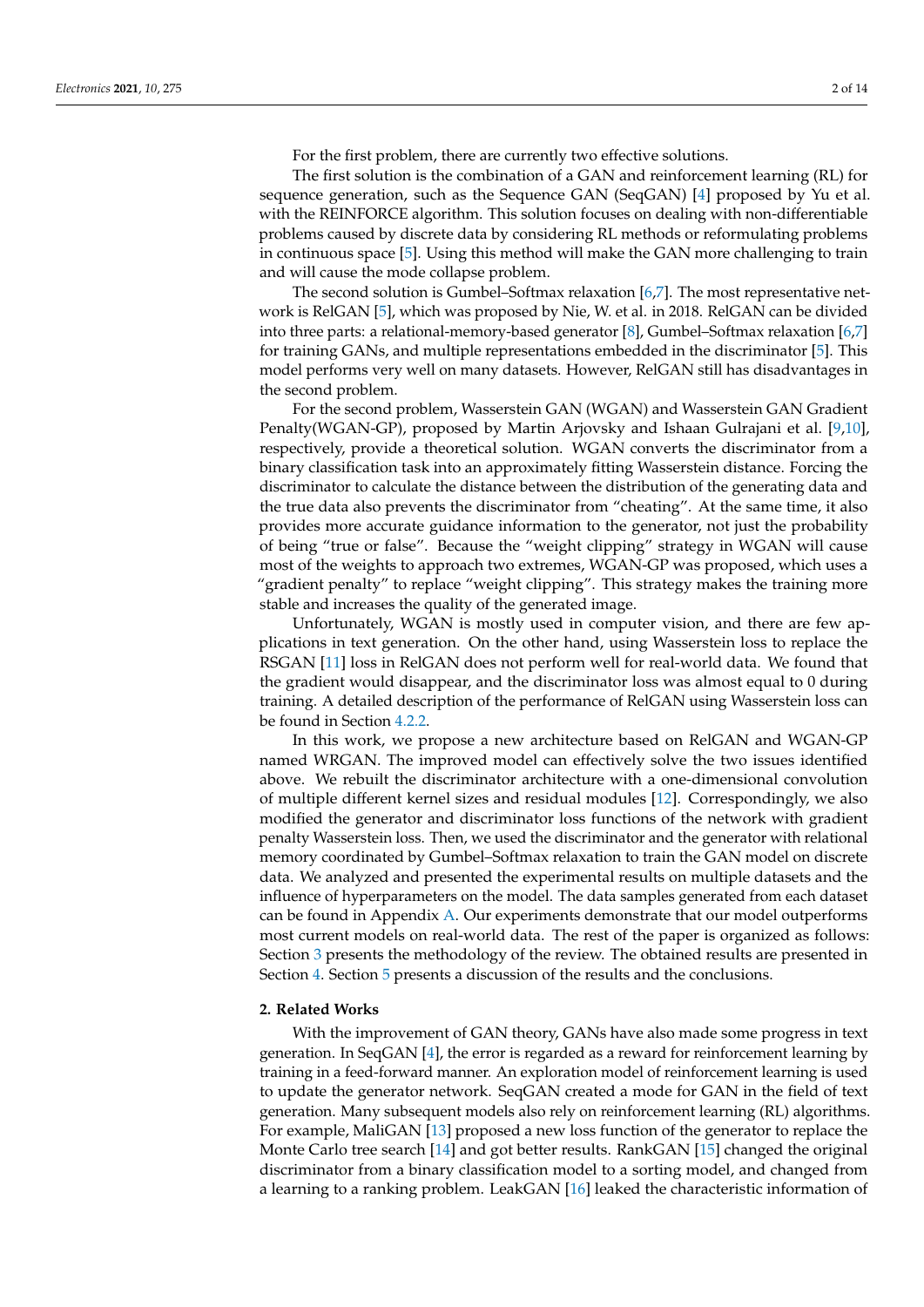the high-level discriminator to the manager module to guide the generator to generate long texts. MaskGAN [\[17\]](#page-13-2) used the actor–critic algorithm in reinforcement learning to train the generator and used maximum likelihood and stochastic gradient descent to train the discriminator. DP-GAN (Diversity-Promoting GAN) [\[18\]](#page-13-3) was proposed with a focus on diversified text generation. The author improved the discriminator based on SeqGAN and proposed a discriminator based on the language model. SentiGAN [\[19\]](#page-13-4) has multiple generators and a multi-class discriminator. Multiple generators are trained simultaneously, aiming to generate text with different emotion labels without supervision. Moreover, it establishes a penalty-based goal in the generators to force them to produce diverse examples of a specific emotional label. Matt Kusner [\[6\]](#page-12-5) proposed a new method for dealing with discrete data—Gumbel–Softmax—thus solving the "indifferentiable" problem. RelGAN [\[5\]](#page-12-4) used relational memory [\[20\]](#page-13-5) instead of Long Short-Term Memory(LSTM) [\[21\]](#page-13-6) as the generator to obtain more vital expression ability and better model ability for long texts. At the same time, RelGAN used the Gumbel–Softmax relaxation model to simplify the model and replaced the reinforcement learning heuristic algorithm.

For GAN models that were not designed for text generation, we will first introduce a distance measurement method called "Earth-Mover (also called Wasserstein) distance",  $W(q, p)$ , which is informally defined as the minimum cost of transporting mass in order to transform the distribution q into the distribution p (where the cost is the mass times the transport distance). Under mild assumptions,  $W(q, p)$  is continuous everywhere and differentiable almost everywhere [\[10\]](#page-12-9). The "Earth-Mover distance"  $W(q, p)$  can be defined as:

$$
W(q, p) = \min_{\gamma} \mathbb{E}_{(q, p) \sim \gamma} ||q - p||,
$$
\n(1)

where  $\gamma$  is a probability distribution that satisfies the constraints:

$$
\int \gamma(q, p) dq = P_g(q), \int \gamma(q, p) dp = P_f(p).
$$
 (2)

Instead, WGAN was proposed to use the Wasserstein distance as the loss to solve the unstable problem in GAN training. WGAN theoretically points out the defects of the original GAN. WGAN-GP was used to propose another truncation pruning strategy— "gradient penalty"—to make the training process more stable and achieve higher-quality generation results. The f-GAN [\[22\]](#page-13-7) used variable dispersion to minimize the training of a generative adversarial network of generative neural samplers. These methods also have reference values for text generation.

Beyond GANs, ARAEs (adversarially regularized autoencoders) [\[23\]](#page-13-8) represent a new method that can limit the encoded content information to an autoencoder and prevent the autoencoder from learning the identity function. After training, the generator and encoder parts of the autoencoder can be used as a generative model. The PHVM (planning-based hierarchical variational model) [\[24\]](#page-13-9) first plans a sequence of groups and then realizes each sentence depending on the planning result and the previously generated context, thereby decomposing long text generation into dependent sentence generation sub-tasks. These methods provide us with new ideas for text generation.

In general, there have been many excellent variants of GANs in the field of text generation in recent years. Nevertheless, there are still many problems to be solved in text generation, which also means that there is excellent development potential. Based on this point of view, we research GANs in the text generation field and improve the models.

#### <span id="page-2-0"></span>**3. WRGAN**

With respect to the problem that the discriminator cannot back-propagate the gradient to the generator after experimental testing, we believe that using the Gumbel–Softmax relaxation technology is better than using reinforcement learning (RL). Therefore, we choose Gumbel–Softmax relaxation. On the other hand, since the LSTM-based generator may lack enough expressive power for text generation, relational memory is employed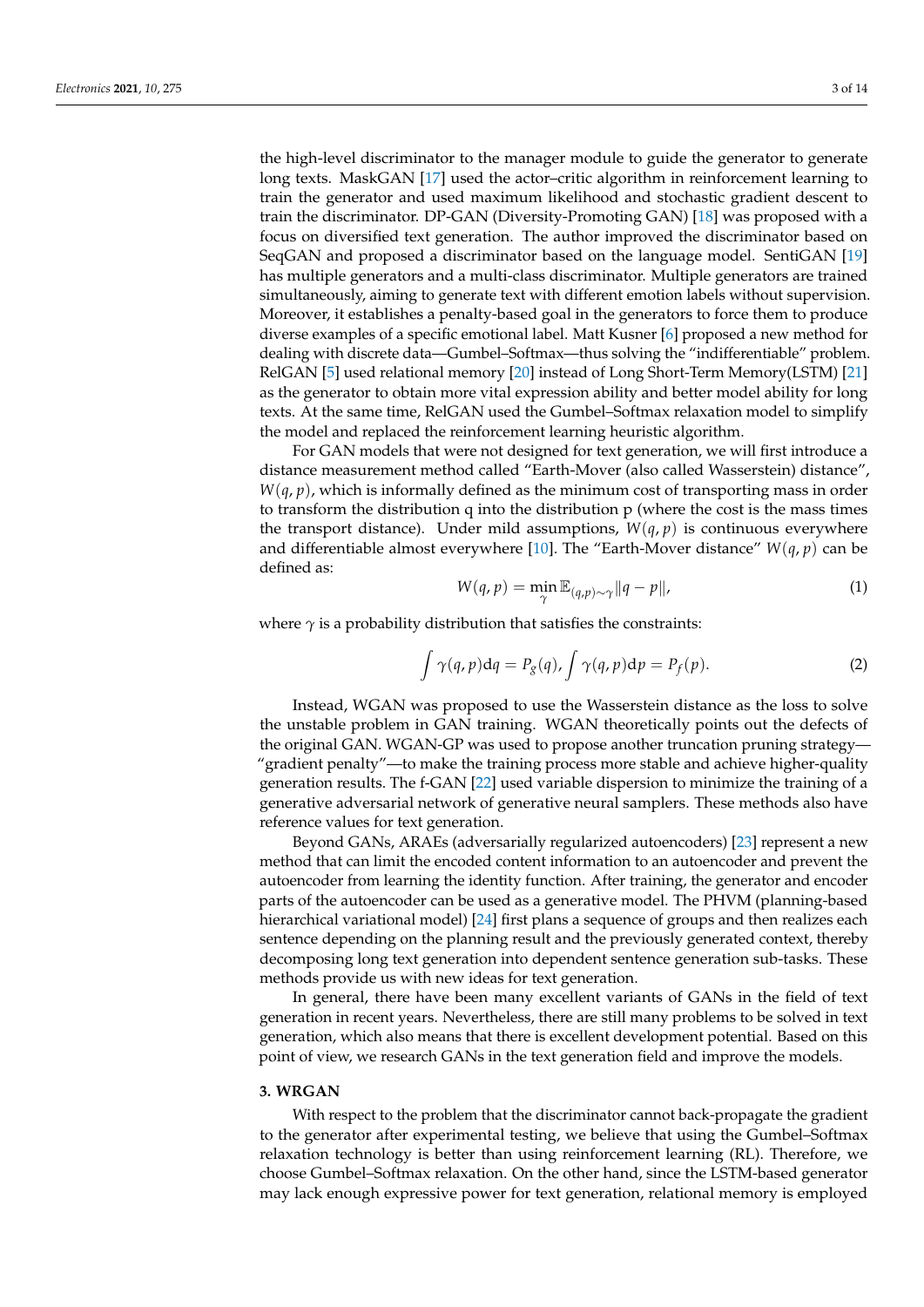as the generator. Because the discriminator gives too little guidance information to the generator, we choose to use Wasserstein loss to enhance the generator's guidance. At the same time, in order to make the loss work, we carefully design a discriminator network corresponding to Wasserstein loss. The improved model is named WRGAN, which means that it is an improvement of RelGAN with Wasserstein loss.

# *3.1. Overall Framework*

The overall framework of WRGAN is shown in Figure [1.](#page-3-0) It can be divided into three parts: a relational-memory-based generator, Gumbel–Softmax relaxation, and a one-dimensional convolution-based discriminator. After the generator passes standard maximum likelihood estimation (MLE) training for several epochs, the network starts adversarial training. According to RelGAN, for each *M<sup>t</sup>* at time *t*, we can get the updated memory  $\tilde{M}_{t+1}$ :

$$
\tilde{M}_{t+1} = [\tilde{M}_{t+1}^{(1)} : ... \tilde{M}_{t+1}^{(H)}]
$$
\n(3)

$$
\tilde{M}_{t+1}^{(h)} = \sigma \left( \frac{Q_t^{(h)} (K_t^{(h)})^T}{\sqrt{d_k}} \right) V_t^{(h)},\tag{4}
$$

where  $\sigma$  is the Softmax function, and  $Q$ ,  $K$ , and  $V$  are the query, key, and value vectors. Then, the output of generator  $o_t$  is given by:

$$
o_t = f_{\theta}(\tilde{M}_{t+1}, M_t), \tag{5}
$$

where *f<sup>θ</sup>* is combinations of skip connections, multi-layer perceptron (MLP), gated operations, and/or pre-Softmax linear transformations [\[5\]](#page-12-4).

<span id="page-3-0"></span>

**Figure 1.** The overall framework of WRGAN.

After getting the generator output  $o_t$ , we put  $o_t$  into Gumbel–Softmax; then, we can get the generated data  $\hat{y}$ , defined as:

$$
\hat{y} = \sigma(\beta(o_t + g_t))
$$
\n(6)

where  $\sigma$  is softmax function, and  $g_t$  is defined as:

$$
g_t = -\log(-\log(1 \times 10^{-10}) + 1 \times 10^{-10}),\tag{7}
$$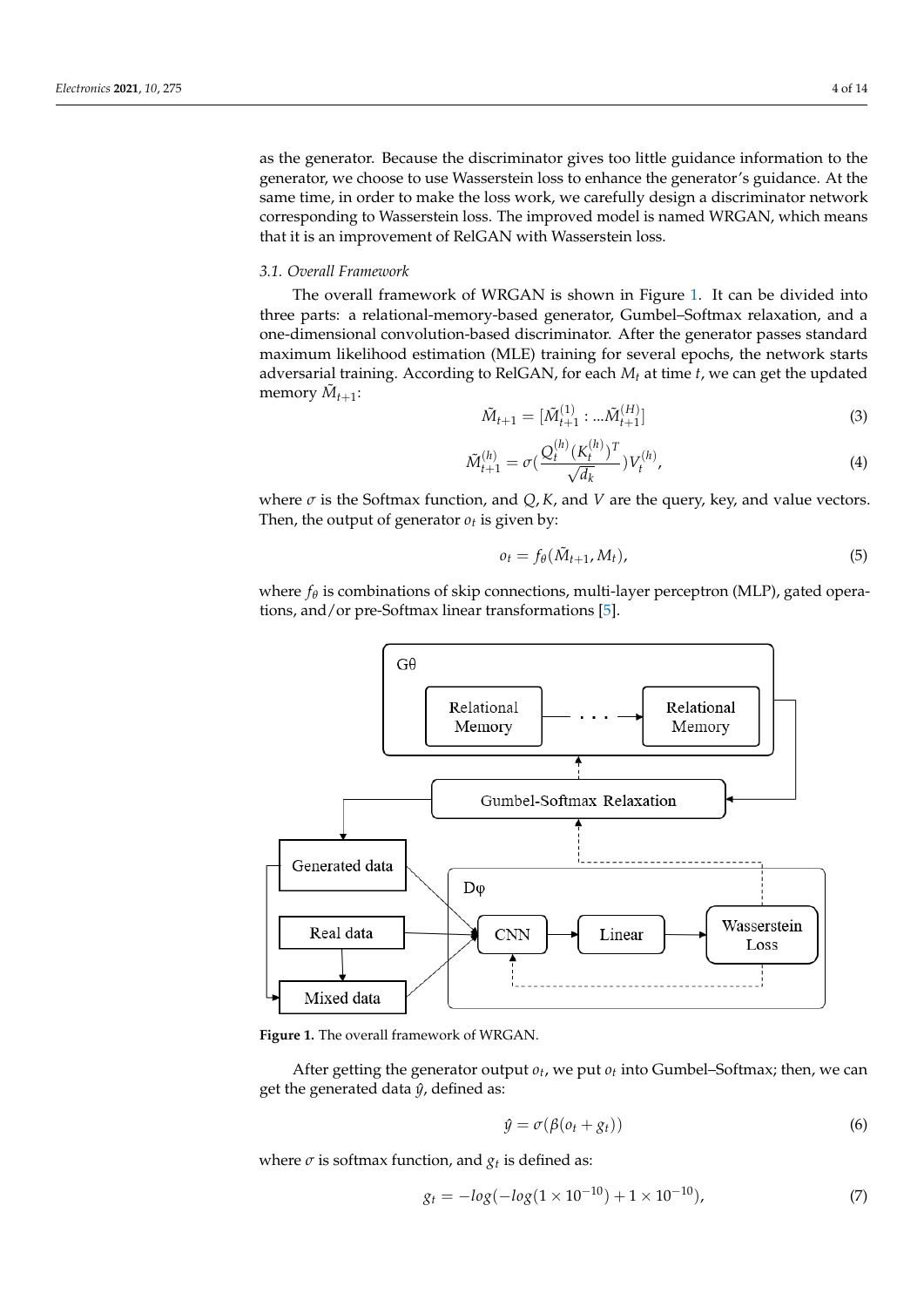and *β* is a tunable parameter; in this work, we set the value of *β* as 100.

Then, we put the generated data, the real data, and the mixed data into the discriminator to get the loss. The loss of the discriminator represents the relative distance between the distribution of the generated data and the real data. Finally, the model will adjust the network parameters through loss.

# *3.2. Rebuilding the Discriminator*

The proposed discriminator framework is shown in Figure [2,](#page-4-0) and the parameters are shown in Table [1.](#page-4-1) We choose one-hot as the input form, and the input shape is [Batch size, Vocabulary size, Max length]. The first layer is a 1D convolutional [\[25\]](#page-13-10) layer for dimension conversion. The second layer is three groups of Resblock layers with different one-dimensional convolution kernel sizes. The structure of Resblock [\[12\]](#page-12-11) is shown in Figure [3.](#page-4-2) The one-dimensional convolution kernel shapes are the same as in the Resblock. The sizes of the three groups of convolution kernels are  $[1, 3, 5]$ , and the padding is  $[0, 1, 2]$ . The Resblock [\[26\]](#page-13-11) also contains a hyperparameter dimension (Dim). Different data sizes correspond to different dimensions; a detailed analysis of the impact of the parameters on the model can be found in Section [4.6.1.](#page-9-0) Then, the three channels are concatenated with different convolution kernel sizes. One thing to note is that the two linear layers do not add an activation function.

<span id="page-4-0"></span>

**Figure 2.** The proposed discriminator framework.

<span id="page-4-2"></span>

**Figure 3.** The Resblock.

<span id="page-4-1"></span>**Table 1.** The discriminator parameters.

| Layers              | <b>Input Shape</b>                               | <b>Kernel Shape</b>                  |
|---------------------|--------------------------------------------------|--------------------------------------|
| Conv1D              | (Batch size, Vocab size, Max length)             | $(1, \text{Vocab size})$             |
| <b>ResBlock</b>     | (Batch size, Dim, Max length)                    | $(1, Dim)$ , $(3, Dim)$ , $(5, Dim)$ |
| Linear1             | (Batch size, Dim $\times$ Max length $\times$ 3) |                                      |
| Linear <sub>2</sub> | (Batch size, 1000)                               |                                      |
| Output              | (Batch size, 1)                                  |                                      |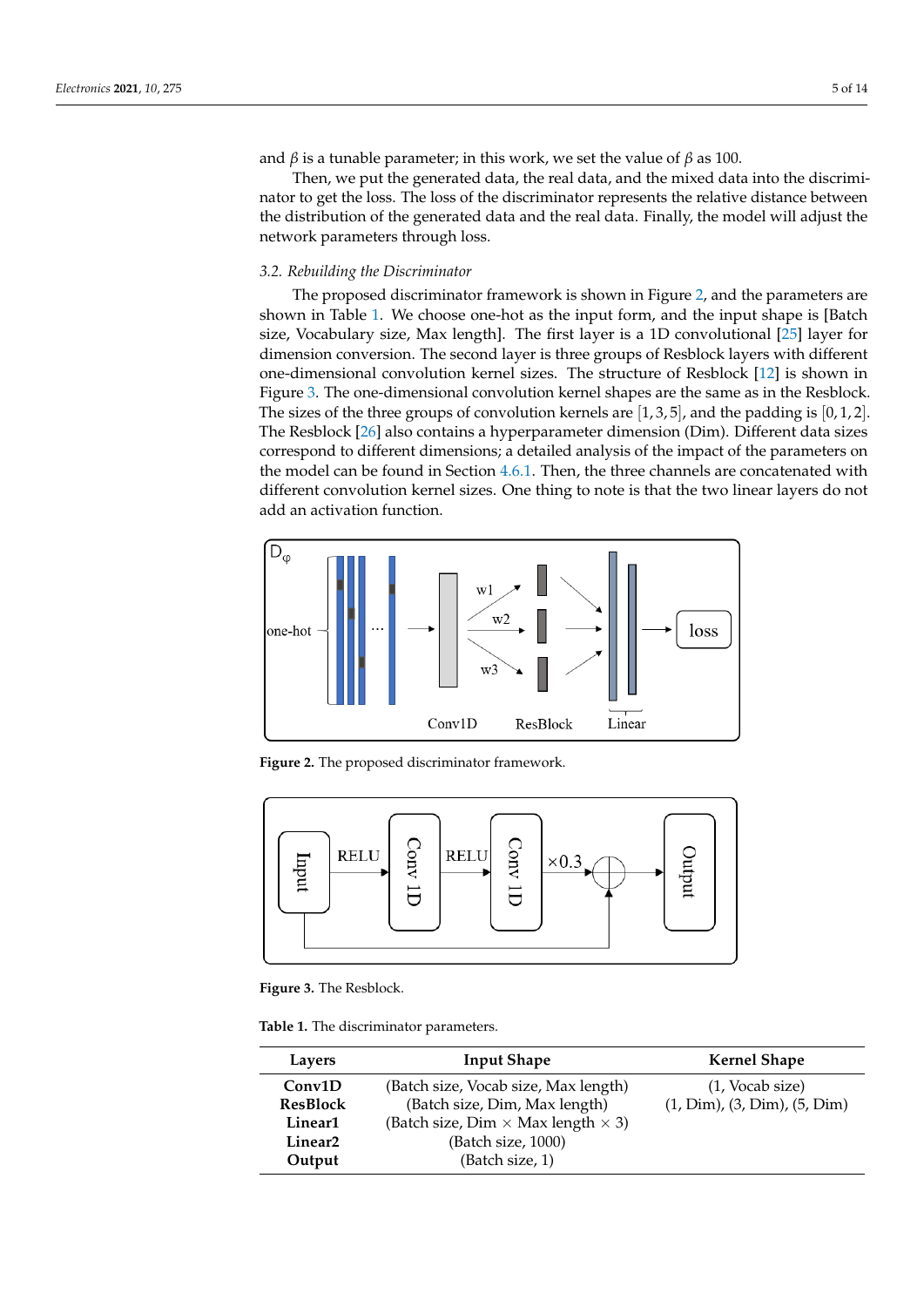We assume that the weight of the convolutional layer is  $W_{d}^{t}$ , where  $d \in [1,2,3]$  either for the real input  $[r_1 : ... : r_T]$  or for the generated input  $[\hat{y}_1 : ... : \hat{y}_T]$ . For real data, the distributed representation  $[27]$   $h_r$  is:

$$
h_r^t = W_d^t r^t. \tag{8}
$$

The distributed representation of the generated data is:

$$
h_y^t = W_d^t \hat{y}^t. \tag{9}
$$

#### *3.3. Network Training*

# 3.3.1. Loss Function

In this work, we use gradient penalty Wasserstein loss. According to WGAN-GP, adding a gradient penalty will avoid all network parameters approaching two extremes so that the weights can be evenly distributed in a specific interval. The gradient penalty ensures the stability of adversarial training. The discriminator loss can be defined as:

$$
L_D = \mathbb{E}[D(\tilde{x})] - \mathbb{E}[D(x)] + \lambda \mathbb{E}[ (\|\nabla_{\hat{x}} D(\hat{x})\|_2 - 1)^2 ], \tag{10}
$$

where  $\hat{x}$  is a mixture of the real data and generated data.  $\lambda$  is called the penalty coefficient. All experiments in this paper use  $\lambda = 10$ . The generator loss is given by:

$$
L_G = -\mathbb{E}[D(\tilde{x})].\tag{11}
$$

If we put (6) and (7) into (8) and (9), the  $L_D$  and  $L_G$  will be

$$
L_D = \frac{1}{3T} \sum_{d=1}^{3} \sum_{t=1}^{T} D(h_{\hat{y}}^t) - \frac{1}{3T} \sum_{d=1}^{3} \sum_{t=1}^{T} D(h_r^t) + \frac{\lambda}{3T} \sum_{d=1}^{3} \sum_{t=1}^{T} (||\nabla_{\tilde{m}} D(h_{\tilde{m}}^t)||_2 - 1)^2
$$
(12)

$$
L_G = -\frac{1}{3T} \sum_{d=1}^{3} \sum_{t=1}^{T} D(h_g^t),
$$
\n(13)

where  $\tilde{m}$  is obtained by randomly mixing real data and generated data.

#### 3.3.2. Training Parameters

As we were limited by hardware equipment, during the training process, we set the batch size to 64. We used the Adam [\[28\]](#page-13-13) optimizer during the adversarial training process, the learning rate of the generator and the discriminator were both  $1 \times 10^{-4}$ , the L2 regularization weight decay was 0.01 [\[29\]](#page-13-14), and the dropout of the discriminator was 0.25. The maximum number of iterations was 2000, and the generator embedding [\[30](#page-13-15)[,31\]](#page-13-16) dimension was 32.

#### <span id="page-5-0"></span>**4. Experiments**

To evaluate the performance of the model, we tested our model on real-world data, including the Common Objects in Context (COCO) image captions [\[32\]](#page-13-17), EMNLP2017 WMT News [\[33\]](#page-13-18), Movie Reviews [\[34\]](#page-13-19), and Chinese poetry [\[35\]](#page-13-20) datasets. The specific experimental parameter settings are given in each subsection.

#### *4.1. Evaluation Metrics*

Similarly to other models, we used two metrics to evaluate models. The first was the negative log-likelihood (*NLLgen*) and its counterpart (*NLLoracle*) [\[36\]](#page-13-21), defined as:

$$
NLL_{gen} = -\mathbb{E}_{Y_{1:T} \sim P_r} log P_{\theta}(Y_1, ..., Y_T)
$$
\n(14)

$$
NLL_{oracle} = -\mathbb{E}_{y_{1:T} \sim P_{\theta}} log P_r(y_1, ..., y_T), \qquad (15)
$$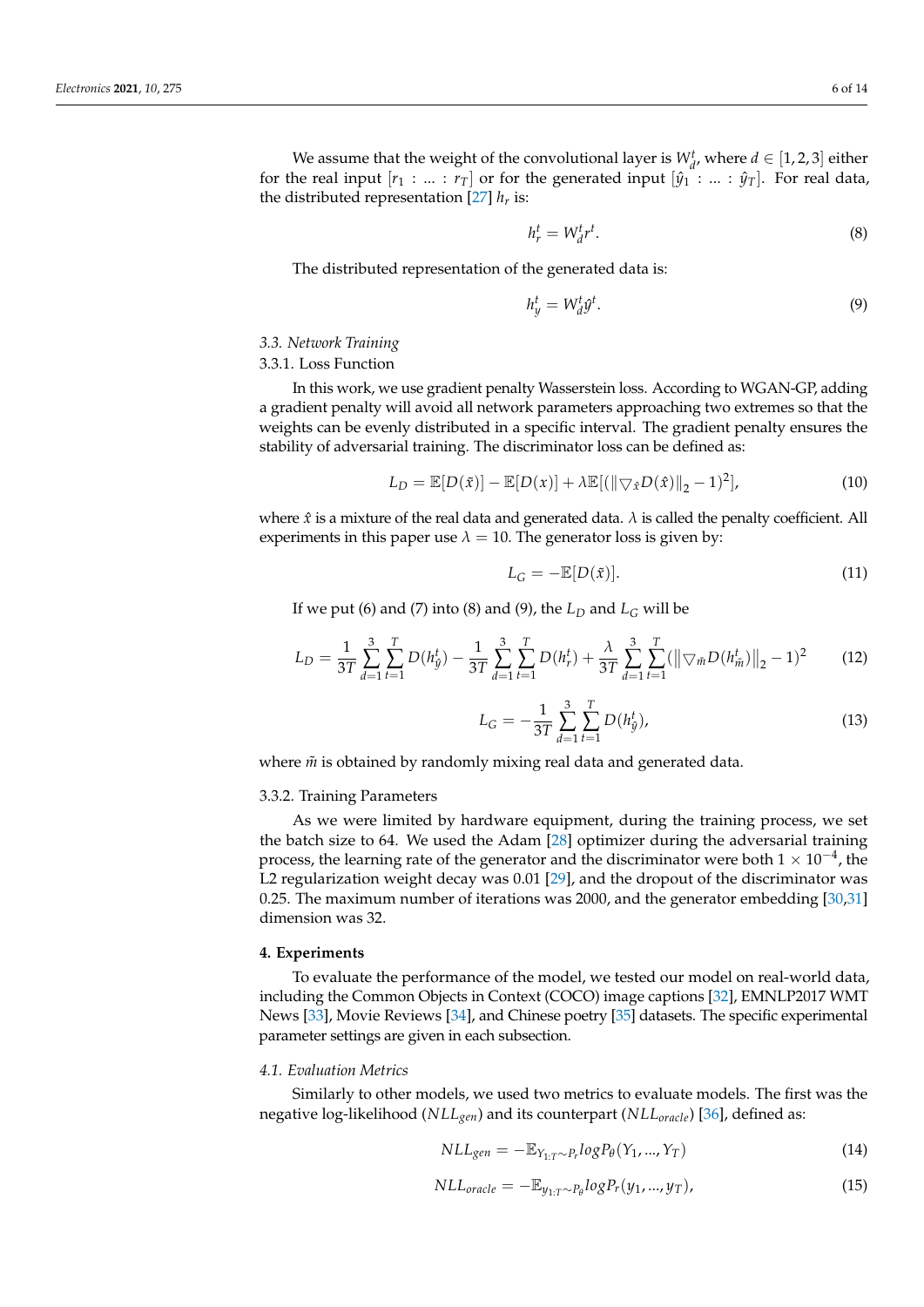where  $P_{\theta}$  is the generated data distribution and  $P_r$  is the real data distribution. We used *NLLgen* to evaluate the diversity of the generated data.

The other evaluation metric for real data was bilingual evaluation understudy (BLEU) [\[37\]](#page-13-22). The BLEU score was used to compare and count the number of commonly occurring n-gram words for the quality evaluation of the generated text. One thing to note is that in order to enable BLEU scores to evaluate the model, we also used test data [\[38\]](#page-13-23).

# *4.2. COCO Image Caption Dataset*

# 4.2.1. BLEU and NLL Scores

The Microsoft COCO dataset contains human-generated captions for images. This dataset contains a total of 10,000 captions. After preprocessing [\[39\]](#page-13-24), we got a dictionary with 4682 unique words, and the maximum sentence length is 37. The BLEU scores compared with those of other models are shown in Table [2.](#page-6-0) We adopted the same evaluation settings as other models. It can be seen in Table [2](#page-6-0) that, except for the BLEU-5 score, which is lower than those of other models, the other scores are better than those of the other models. That means that the improvement of the model is very effective for the COCO dataset. The *NLLgen* score shows that the improved model also performs well with respect to the generated data diversity.

Figure [4](#page-6-1) is a line graph generated after 2000 iterations of training when the hyperparameter dimension was equal to 128. There were no strong fluctuations in the training process, which shows that the model is relatively stable during the training process. The data samples from COCO generated can be found in Appendix [A.1.](#page-11-1)

<span id="page-6-0"></span>**Table 2.** The bilingual evaluation understudy (BLEU) and *NLLgen* scores on COCO Image Captions where Dimension = 128. For BLEU scores, the higher the better. For *NLLgen*, the lower the better.

| Method               | <b>BLEU-2</b> | BLEU-3 | <b>BLEU-4</b> | <b>BLEU-5</b> | $NLL_{gen}$ |
|----------------------|---------------|--------|---------------|---------------|-------------|
| MLE.                 | 0.731         | 0.497  | 0.305         | 0.189         | 0.718       |
| SeqGAN               | 0.745         | 0.498  | 0.294         | 0.180         | 1.082       |
| RankGAN              | 0.743         | 0.467  | 0.264         | 0.156         | 1.344       |
| LeakGAN              | 0.746         | 0.528  | 0.355         | 0.230         | 0.679       |
| RelGAN (100)         | 0.849         | 0.687  | 0.502         | 0.331         | 0.756       |
| <b>RelGAN</b> (1000) | 0.814         | 0.634  | 0.455         | 0.303         | 0.655       |
| WRGAN                | 0.853         | 0.687  | 0.509         | 0.318         | 0.673       |

<span id="page-6-1"></span>

**Figure 4.** The BLEU scores for Common Objects in Context (COCO) image captions, where Dimension = 128.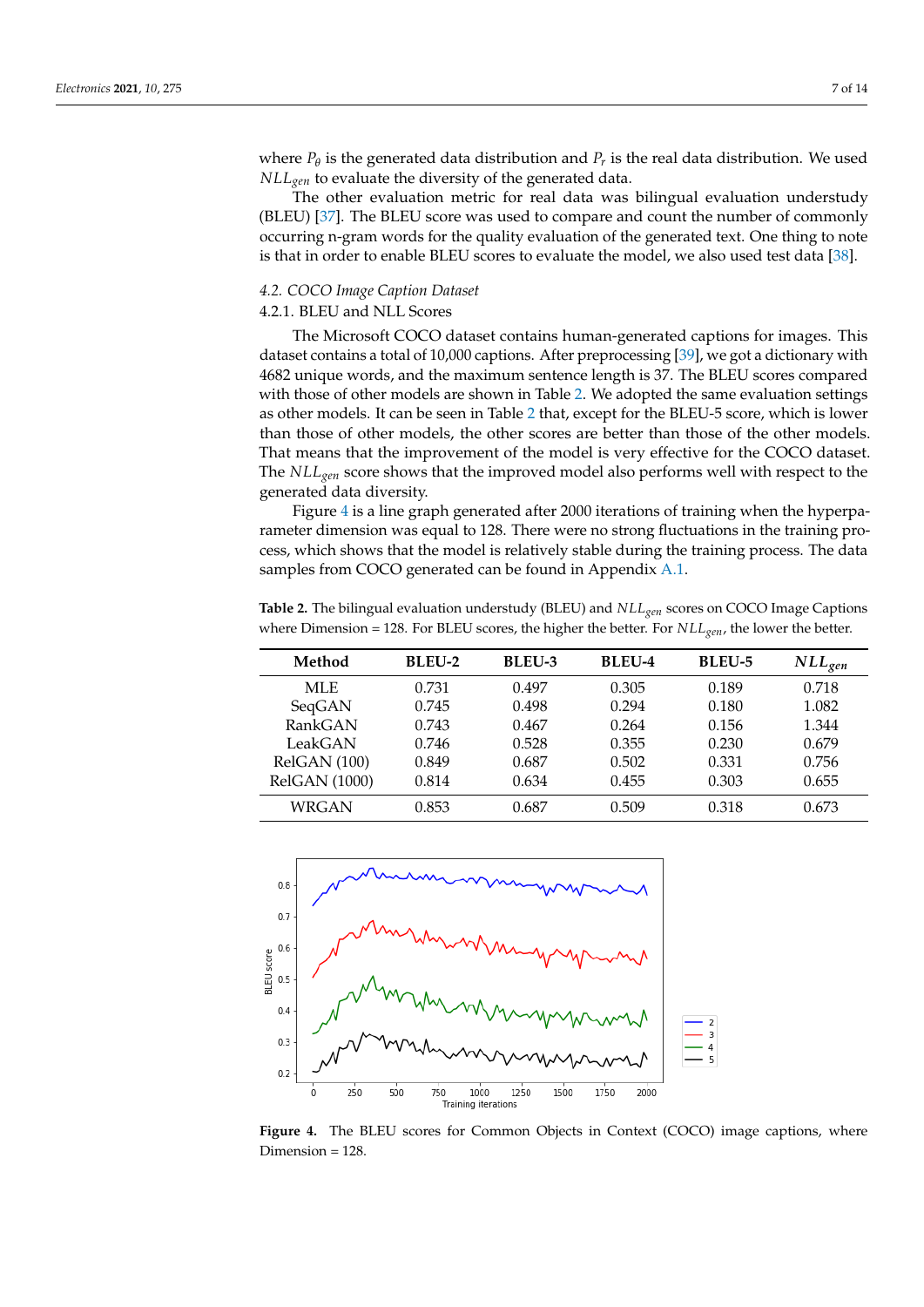# <span id="page-7-0"></span>4.2.2. Comparison of RelGAN and WRGAN on COCO

The discriminator loss when using Wasserstein loss on RelGAN is shown in Figure [5.](#page-7-1) We found that the discriminator and generator loss are almost equal to 0 throughout the training process (floating in the range of 0.0005 to 0.005). In this case, the discriminator has no useful guidance information to give to the generator, and the two networks cannot form adversarial learning. That is why it does not perform well on the datasets. Excluding some obvious error causes, we located the problem in the discriminator structure. After many experiments, we made the above modification to the discriminator structure.

<span id="page-7-1"></span>

| g loss: -0.0017, d loss: 0.0023; 37%  |  |
|---------------------------------------|--|
| adv step: 740, nll gen: 0.6963, bleu2 |  |
| g loss: -0.0018, d loss: 0.0030; 38%  |  |
| adv step: 760, nll gen: 0.6935, bleu2 |  |
| g_loss: -0.0015, d_loss: 0.0014; 39%  |  |
| adv step: 780, nll gen: 0.6893, bleu2 |  |
| g loss: -0.0004, d loss: 0.0027; 40%  |  |
| adv step: 800, nll gen: 0.6775, bleu2 |  |
| g loss: -0.0019, d loss: 0.0020; 41%  |  |
| adv step: 820, nll gen: 0.6603, bleu2 |  |
| g loss: -0.0031, d loss: 0.0008; 42%  |  |
| adv_step: 840, nll gen: 0.6377, bleu2 |  |
| g loss: -0.0028, d loss: 0.0034; 43%  |  |

**Figure 5.** The discriminator loss of RelGAN.

Figure [6](#page-7-2) shows the BLEU-2 score of the improved model, RelGAN, and RelGAN with Wasserstein loss on the COCO dataset with 1400 iterations. The parameters in the figure are the parameters mentioned in the original paper. We found that RelGAN has strong fluctuations when using Wasserstein loss, and it does not perform well on the COCO dataset.

<span id="page-7-2"></span>

**Figure 6.** The BLEU-2 scores on the COCO image captions compared with RelGAN.

# *4.3. EMNLP 2017 WMT News*

The BLEU and negative log-likelihood (NLL) scores on EMNLP 2017 WMT News with Dimension = 256 are shown in Table [3.](#page-8-0) The EMNLP 2017 WMT News dataset contains about 270,000 sentences, and the test data contain 10,000 sentences. After data preprocessing, we got a vocabulary size of 5255, and the maximum sequence length was 51. The training curves of the BLEU scores are shown in Figure [7.](#page-8-1) The results show that, except in the generated data diversity, which is slightly weaker than that of other models, the improved model is better than other models in the BLEU scores. The figure also shows that the model can have better performance and stable results, even on a large-scale dataset. The data samples generated from EMNLP 2017 WMT News can be found in Appendix [A.2.](#page-11-2)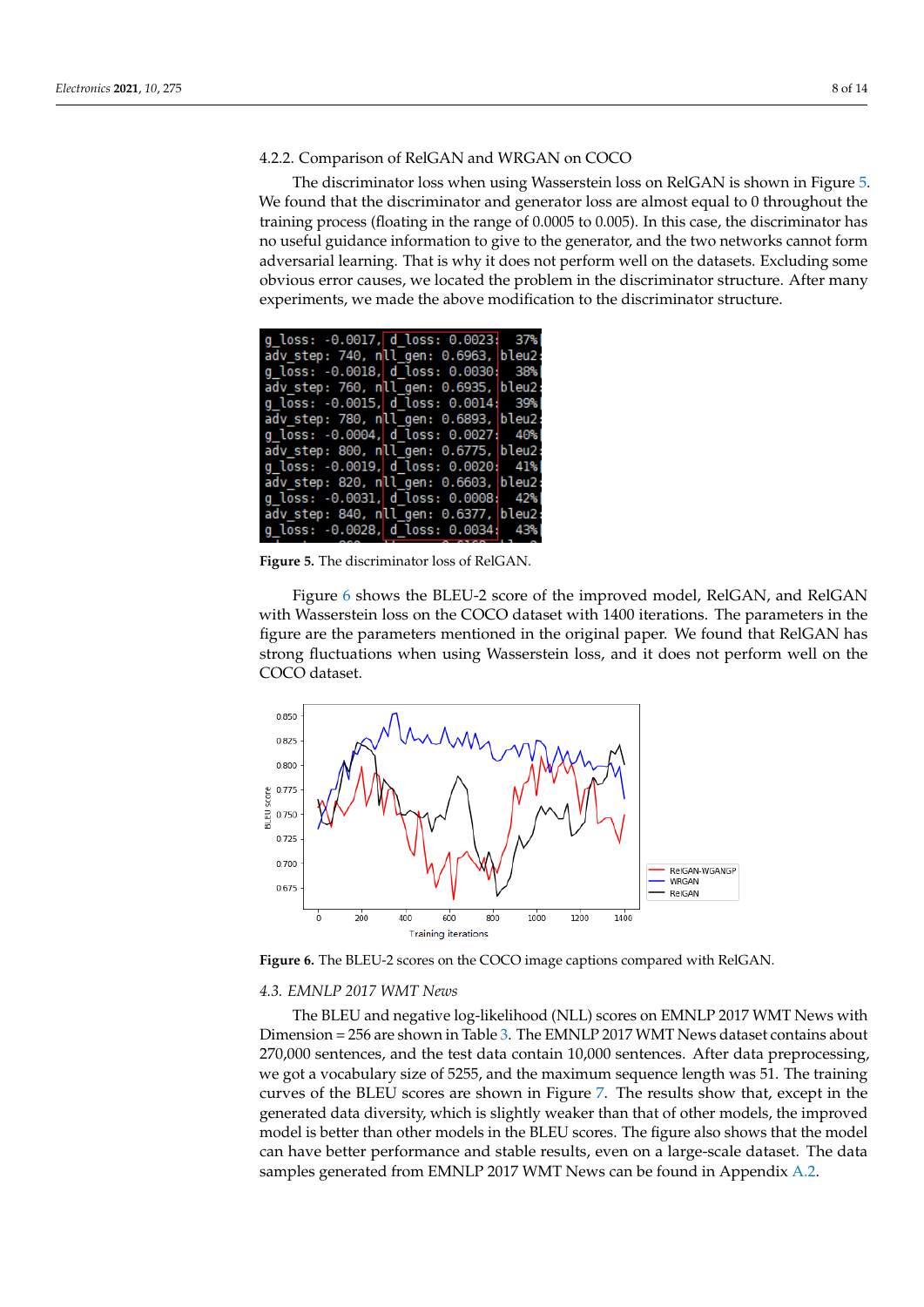| Method       | <b>BLEU-2</b> | <b>BLEU-3</b> | <b>BLEU-4</b> | <b>BLEU-5</b> | $NLL_{gen}$ |
|--------------|---------------|---------------|---------------|---------------|-------------|
| MLE.         | 0.768         | 0.473         | 0.240         | 0.126         | 2.382       |
| SeqGAN       | 0.777         | 0.491         | 0.261         | 0.138         | 2.773       |
| RankGAN      | 0.727         | 0.435         | 0.209         | 0.101         | 3.345       |
| LeakGAN      | 0.826         | 0.645         | 0.437         | 0.272         | 2.356       |
| RelGAN(100)  | 0.881         | 0.705         | 0.501         | 0.319         | 2.482       |
| RelGAN(1000) | 0.837         | 0.654         | 0.435         | 0.265         | 2.285       |
| WRGAN        | 0.952         | 0.782         | 0.539         | 0.336         | 2.812       |

<span id="page-8-0"></span>**Table 3.** The BLEU and NLL scores on EMNLP 2017 WMT News with Dimension = 256. For the BLEU scores, the higher the better. For *NLLgen*, the lower the better.

<span id="page-8-1"></span>

**Figure 7.** The BLEU scores for EMNLP2017 WMT News with Dimension = 256.

### *4.4. Chinese Poetry*

The Chinese poetry dataset includes a total of 16,394 Tang poems. Each poem contains five Chinese words per sentence. Since we used the BLEU score as the evaluation metric, we randomly selected 8197 poems as the training data. The remaining 8197 poems were the test data. After data preprocessing, we got a vocabulary with a size of [4](#page-8-2)140. Table 4 shows the BLEU-2 scores for this dataset. The improved model also achieved good results on the Chinese poetry dataset. The data samples generated from the Chinese poetry dataset can be found in Appendix [A.3.](#page-12-14)

<span id="page-8-2"></span>**Table 4.** The BLEU-2 scores on the Chinese poetry dataset with Dimension = 128. For BLEU scores, the higher the better.

| Method | SeqGAN | RankGAN | RelGAN | LeakGAN | <b>WRGAN</b> |
|--------|--------|---------|--------|---------|--------------|
| BLEU-2 | 0.738  | 0.812   | 0.817  | 0.456   | 0.835        |

# *4.5. Movie Reviews (MR)*

The Movie Reviews (MR) dataset has two sentiment classes (negative and positive [\[40,](#page-13-25)[41\]](#page-13-26)). MR has 4503 samples, including 3152 training samples and 1351 testing samples. After data preprocessing, we got a vocabulary with a size of 6216. Moreover, the maximum sentence length was 15. Table [5](#page-9-1) shows the BLEU and NLL scores for the dataset. On MR, the BLEU-5 score of the improved model was also lower than that of other models, and the other items were able to get good scores. The data samples generated from the Movie Reviews dataset can be found in Appendix [A.4.](#page-12-15)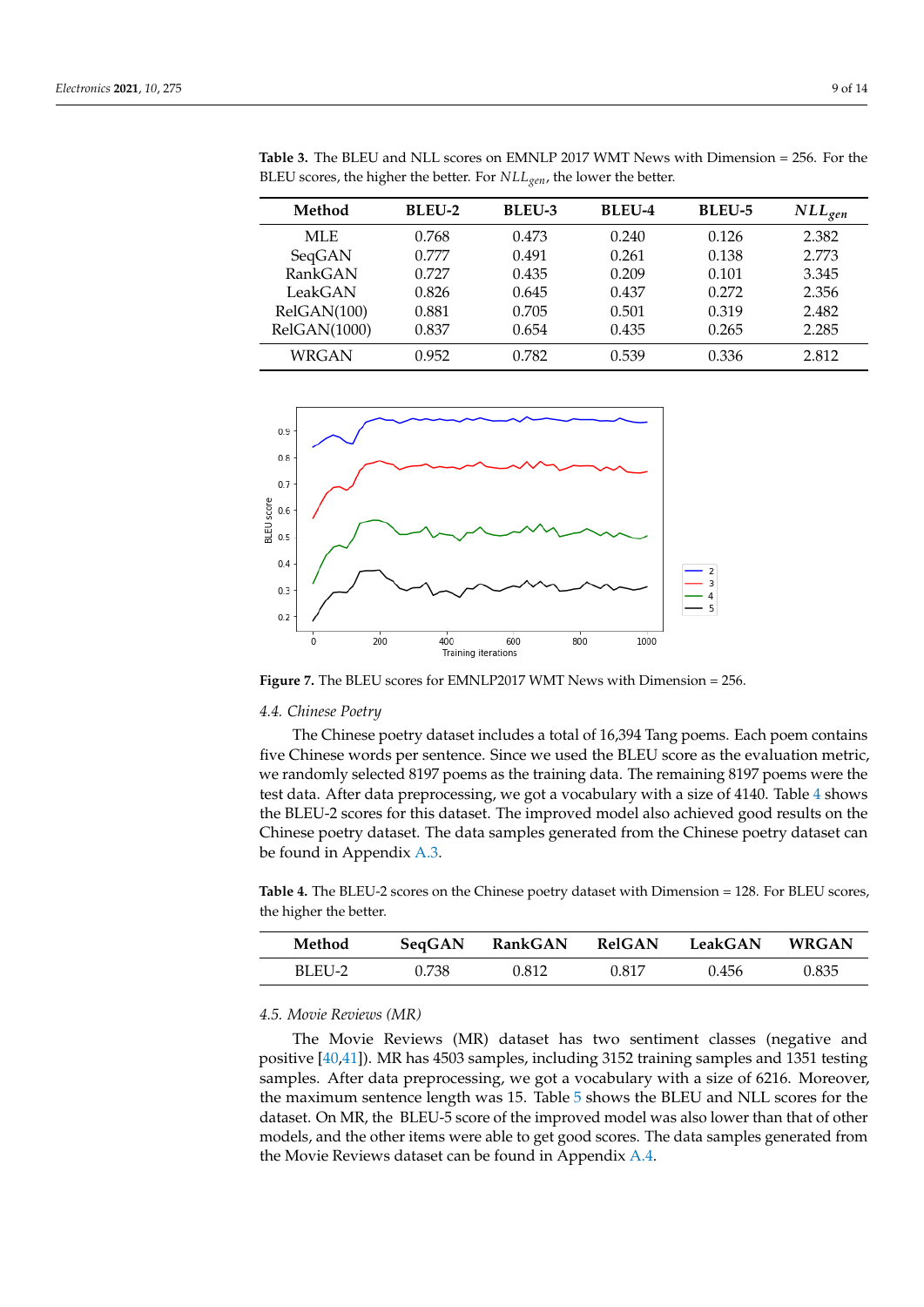| Method                       | SentiGAN | <b>CSGAN</b> | CatGAN[42] | <b>WRGAN</b> |
|------------------------------|----------|--------------|------------|--------------|
| BLEU-2                       | 0.532    | 0.452        | 0.589      | 0.623        |
| BLEU-3                       | 0.285    | 0.204        | 0.335      | 0.337        |
| BLEU-4                       | 0.167    | 0.112        | 0.194      | 0.193        |
| BLEU-5                       | 0.143    | 0.082        | 0.144      | 0.128        |
|                              | 2.436    | 2.912        | 1.619      | 0.8061       |
| $\n  NLL_{gen}\n  NLL_{div}$ | 0.484    | 0.254        | 0.535      | 0.9097       |

<span id="page-9-1"></span>**Table 5.** The BLEU and NLL scores for the Movie Reviews dataset with Dimension = 128. For BLEU scores and *NLLdiv*, the higher the better. For *NLLgen*, the lower the better.

# *4.6. Impact of Hyperparameters*

# <span id="page-9-0"></span>4.6.1. Impact of Dimension

In this session, we discuss the impact of the hyperparameter dimension (Dim) on the model. As shown in Figure [8,](#page-9-2) the BLEU-2 scores of the model on the COCO dataset are plotted when Dim = 128 and Dim = 64, respectively. When Dim = 128, and when the model is around the 1000th iteration, it is not difficult to see that the model is overfitting. However, when  $Dim = 64$ , there is no obvious overfitting. After the experiments, we found that the hyperparameter should be proportional to the amount of training data. The training curve of the EMNLP 2017 WMT News dataset can also confirm this view. When Dim = 256 on the EMNLP 2017 WMT News dataset, we did not find obvious overfitting during the training process. In addition, the parameter Dim is not as small as possible. When Dim is too small, the model may not fully get the characteristics of the sentence vector on the current dataset. This will reduce the quality of the generated data. Therefore, we tend to set Dim a little higher.

<span id="page-9-2"></span>

**Figure 8.** The BLEU-2 scores for the COCO image captions with Dimension = 64 and 128.

#### 4.6.2. Impact of k

The hyperparameter k is the generator step/discriminator step. As shown in Figure [9,](#page-10-1) as k increases, the model gradually deteriorates and becomes unstable. We think that the reason for this situation is that the time taken for discriminator training is too short, and the generator is too "experienced" for adversarial training. Perhaps, as the amount of training increases, the training will gradually become stable again. Currently, this view is a guess. However, k cannot be as small as possible. A smaller k means more training time for the discriminator. Increased training time for the discriminator will make the model overfit faster. Therefore, after many experiments, we set  $k = 1/5$ .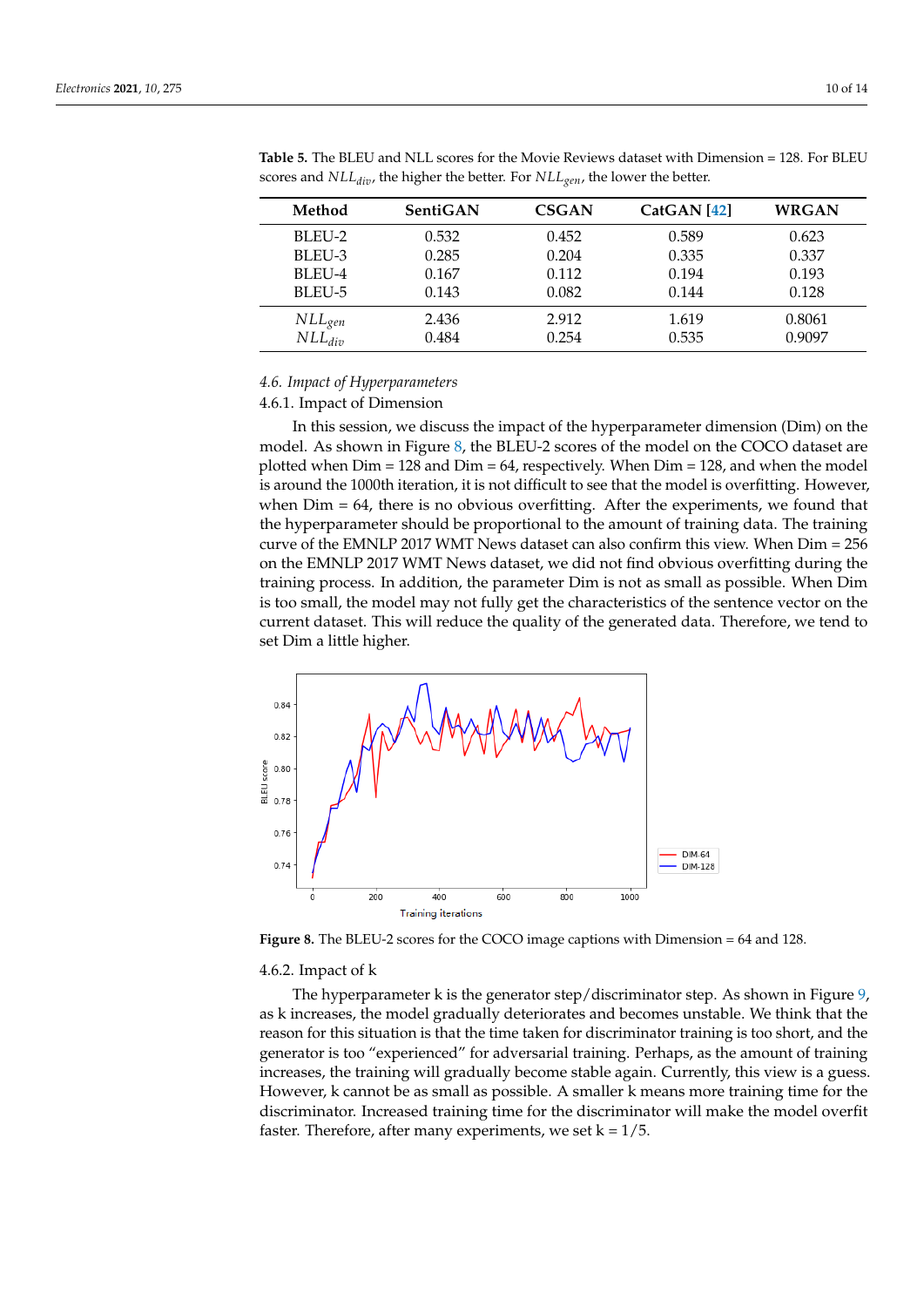<span id="page-10-1"></span>

**Figure 9.** The BLEU-2 scores for the COCO image captions with  $k = 5$ , 1, 1/3, and 1/5.

### <span id="page-10-0"></span>**5. Discussion and Conclusions**

# *5.1. Discussion*

Compared with other models, there are still some questions to be solved. The first is about improving the BLEU-5 score. Secondly, the model does not perform well on synthetic data. We still need to change the model's structure to make it better.

### *5.2. Conclusions*

This paper proposes a new and improved model for text generation based on RelGAN and WGAN-GP called WRGAN. We rebuilt the model's structure to allow various modules to operate in coordination. We applied the Wasserstein distance in text generation to provide more useful information for the generator, and we used the relational memory as the generator architecture to reduce the mode collapse. Then, we tested the improved model on multiple real datasets. Compared with other models, our model has a higher evaluation score and sample quality. In the comparative experiment with RelGAN, our model achieved better results. Finally, we analyzed the influence of hyperparameters on the model. We plan to continue to improve this network for future work and to apply this network to more natural language processing applications.

**Author Contributions:** Conceptualization, all authors; methodology, all authors; software, Z.J.; data preprocessing, Z.J.; data analysis, all authors; supervision, F.R.; writing—original draft preparation, Z.J. All authors have read and agreed to the published version of the manuscript.

**Funding:** This work was partially supported by the NSFC-Shenzhen Joint Foundation (Key Project) (Grant No. U1613217).

**Data Availability Statement:** Data available in a publicly accessible repository. Publicly available datasets were analyzed in this study. This data can be found here: [\[32–](#page-13-17)[35\]](#page-13-20).

**Conflicts of Interest:** The authors declare no conflict of interest.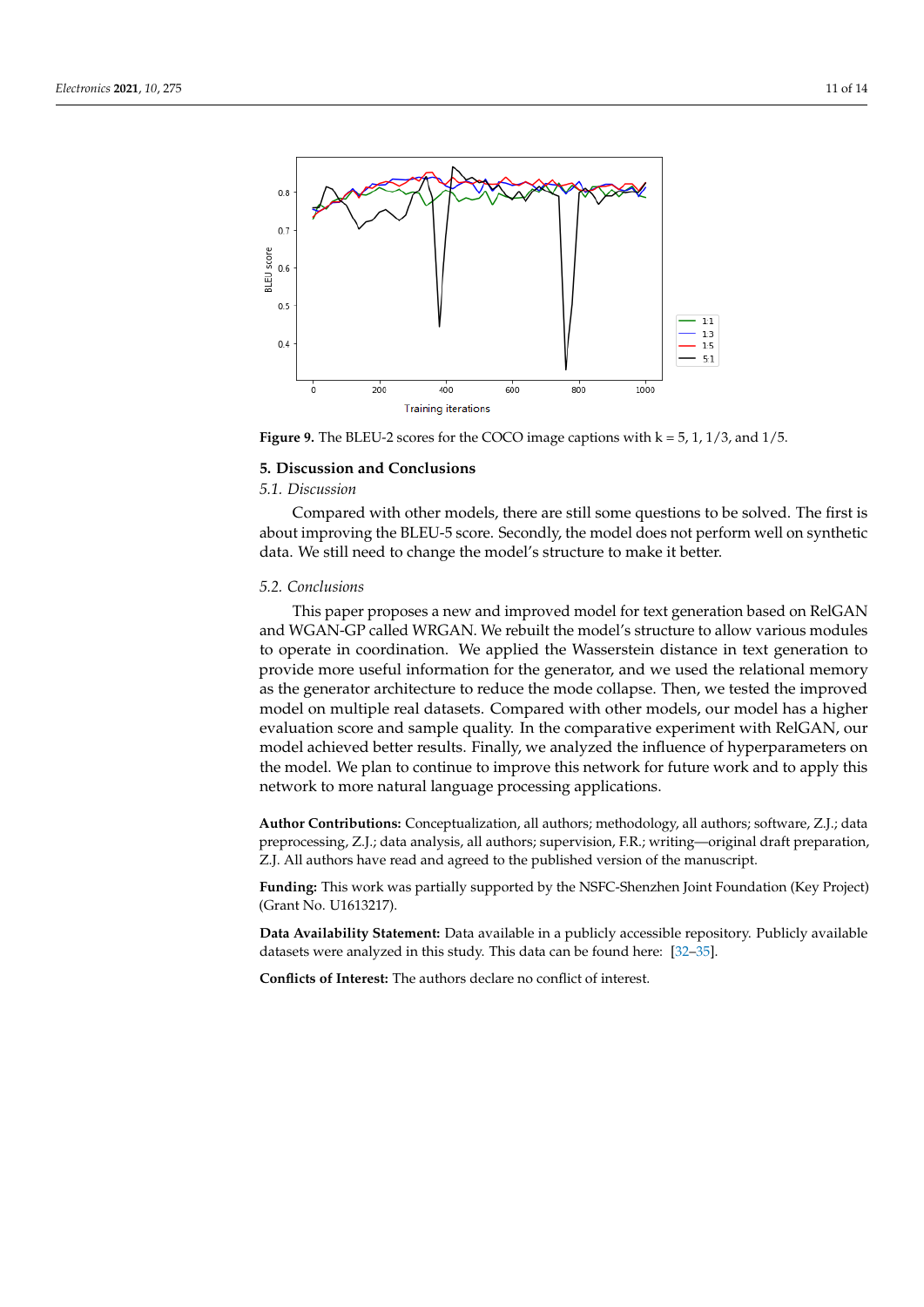# **Abbreviations**

The following abbreviations are used in this manuscript:

| GAN         | generative adversarial networks |
|-------------|---------------------------------|
| <b>NLP</b>  | natural language processing     |
| SeqGAN      | Sequence GAN                    |
| RL.         | reinforcement learning          |
| WGAN        | Wasserstein GAN                 |
| GP          | gradient penalty                |
| <b>BLEU</b> | bilingual evaluation understudy |
| NLL         | negative log-likelihood         |
| MLE         | maximum likelihood estimation   |
| LSTM        | Long Short-Term Memory          |

# <span id="page-11-0"></span>**Appendix A. The Data Samples Generated from Each Dataset**

<span id="page-11-1"></span>*Appendix A.1. COCO Image Caption Dataset*

**Table A1.** The data samples generated from the COCO image caption dataset.

a yellow bicycle parked next to a red wall. a white and blue plane flying in the blue sky. a white cat has caught a bird on its tail. a woman in the kitchen is holding a dog. a man is looking at motorcycle in the road by the building. two wet young boys on a table. a bathroom with a toilet and a sink. many motorcyclists gather in front of a bus. a young girl sitting on top of a bike near the ocean. some people on the snow covered field.

<span id="page-11-2"></span>*Appendix A.2. EMNLP 2017 WMT News*

**Table A2.** The data samples generated from the EMNLP 2017 WMT News dataset.

the security services, an independent has already said: "there is a need to follow up the process of the project in 2017.

i have been together with russia, because we just don't know if that is the need to make it," he said.

he will tell the player he didn't want to continue to make his opinion on that.

we are making sure that we will better understand that we need to strengthen our order for the next 18—and we will get ourselves into our future.

in some cases, it is the first time in the past three years, a few of them needed to be with other. 1% of the population is even more within the trump administration.

after the festival, his wife, who was in contact with a police in the UK.

now, it is amazing when people on the court, including a man from the police.

"I'm really concerned, because it was a very careful in my life," she said.

he has had to quit from the hospital after a 13-year-old who had been on three years.

"we are back with this, and we are not about that," he said in a statement for several years.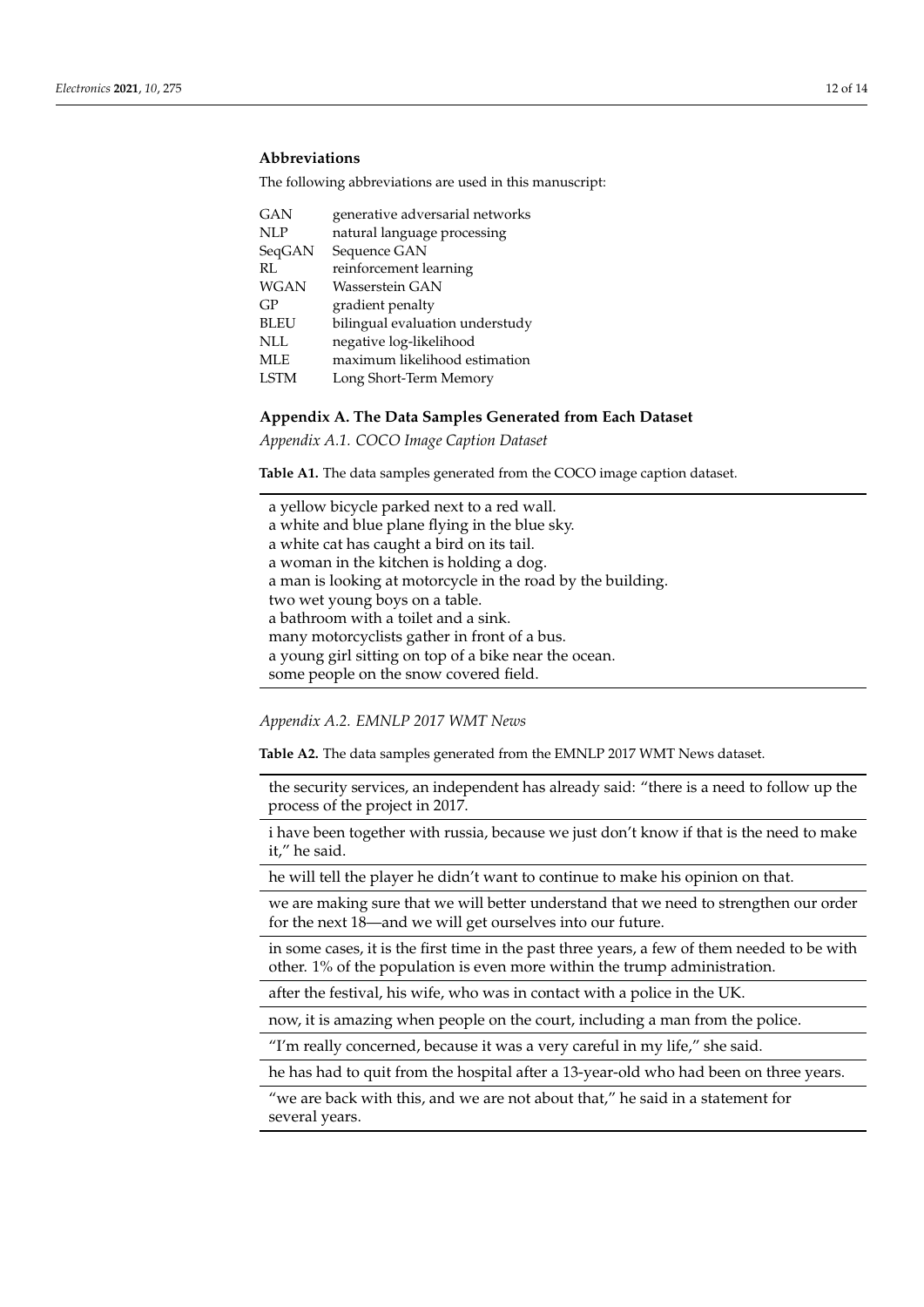<span id="page-12-14"></span>*Appendix A.3. Chinese Poetry*

**Table A3.** The data samples generated from the Chinese poetry dataset.

| 步屦一朝来, | 乘流处入天。云峰十字巷           | 月落翠屏中。 |
|--------|-----------------------|--------|
| 一骑来相应  | 烟片开林下。散发故人至           | 色含野水闲。 |
| 北风吹五岭  | 寒月断寒猿。风光千万阵           | 霜薄香台中。 |
| 今朝明月居  | 陇头复何极。仙郎日相见           | 江树正朝归。 |
| 卧病南国月  | 孤 舟 无 端 倪 。 浮 云 讨 云 气 | 伯牙道为心。 |
| 昔年顾虎丘. | 恩 荣 奉 旧 居 。 诏 书 收 骥 子 | 才贤气初荣。 |
| 江水将孤帆。 | 楼兰尚郁蒸。清风千里叶           | 百雪二湖平。 |
| 游此闲门道。 | 双 旌 到 上 游 。 忽 入 灵 洞 骨 | 秋骑发华林。 |
| 画舸下金华  | 悲歌犹意无。所以终日子。          | 怀山有异方。 |
| 朝日上林隐  | 苍茫解朝衣。公声何在意           | 有愧为人乡。 |

<span id="page-12-15"></span>*Appendix A.4. Movie Reviews (MR)*

**Table A4.** The data samples generated from the Movie Reviews dataset.

a very good film sits in the place. the movie doesn't have to see. most fun ride of the place. a good documentary on the what begins that never gets. the film is smart, sweet and playful point. if you're a comic fan. a very capable nailbiter. could use a little more humanity and delight. so boring and meandering. a pleasant, but it's also extremely effective.

# **References**

- <span id="page-12-0"></span>1. Goodfellow, I.; Pouget-Abadie, J.; Mirza, M.; Xu, B.; Warde-Farley, D.; Ozair, S.; Courville, A.; Bengio, Y. Generative adversarial networks. *Commun. ACM* **2020**, *63*, 139–144. [\[CrossRef\]](http://doi.org/10.1145/3422622)
- <span id="page-12-1"></span>2. Bowman, S.R.; Vilnis, L.; Vinyals, O.; Dai, A.M.; Jozefowicz, R.; Bengio, S. Generating sentences from a continuous space. *arXiv* **2015**, arXiv:1511.06349.
- <span id="page-12-2"></span>3. Yang, Y.; Dan, X.; Qiu, X.; Gao, Z. FGGAN: Feature-Guiding Generative Adversarial Networks for Text Generation. *IEEE Access* **2020**, *8*, 105217–105225. [\[CrossRef\]](http://dx.doi.org/10.1109/ACCESS.2020.2993928)
- <span id="page-12-3"></span>4. Yu, L.; Zhang, W.; Wang, J.; Yu, Y. Seqgan: Sequence generative adversarial nets with policy gradient. In Proceedings of the Thirty-First AAAI Conference on Artificial Intelligence, San Francisco, CA, USA, 4–9 February 2017.
- <span id="page-12-4"></span>5. Nie, W.; Narodytska, N.; Patel, A. Relgan: Relational generative adversarial networks for text generation. In Proceedings of the International Conference on Learning Representations, Vancouver, BC, Canada, 30 April–3 May 2018.
- <span id="page-12-5"></span>6. Kusner, M.J.; Hernández-Lobato, J.M. Gans for sequences of discrete elements with the gumbel-softmax distribution. *arXiv* **2016**, arXiv:1611.04051.
- <span id="page-12-6"></span>7. Maddison, C.J.; Mnih, A.; Teh, Y.W. The concrete distribution: A continuous relaxation of discrete random variables. *arXiv* **2016**, arXiv:1611.00712.
- <span id="page-12-7"></span>8. Jang, E.; Gu, S.; Poole, B. Categorical reparameterization with gumbel-softmax. *arXiv* **2016**, arXiv:1611.01144.
- <span id="page-12-8"></span>9. Arjovsky, M.; Chintala, S.; Bottou, L. Wasserstein gan. *arXiv* **2017**, arXiv:1701.07875.
- <span id="page-12-9"></span>10. Gulrajani, I.; Ahmed, F.; Arjovsky, M.; Dumoulin, V.; Courville, A.C. Improved training of wasserstein gans. In Proceedings of the Advances in Neural Information Processing Systems, Long Beach, CA, USA, 4–9 December 2017; pp. 5767–5777.
- <span id="page-12-10"></span>11. Natsume, R.; Yatagawa, T.; Morishima, S. Rsgan: Face swapping and editing using face and hair representation in latent spaces. *arXiv* **2018**, arXiv:1804.03447.
- <span id="page-12-11"></span>12. He, K.; Zhang, X.; Ren, S.; Sun, J. Deep residual learning for image recognition. In Proceedings of the IEEE Conference on Computer Vision and Pattern Recognition, Las Vegas, NV, USA, 27–30 June 2016; pp. 770–778.
- <span id="page-12-12"></span>13. Che, T.; Li, Y.; Zhang, R.; Hjelm, R.D.; Li, W.; Song, Y.; Bengio, Y. Maximum-likelihood augmented discrete generative adversarial networks. *arXiv* **2017**, arXiv:1702.07983.
- <span id="page-12-13"></span>14. Coulom, R. Efficient selectivity and backup operators in Monte-Carlo tree search. In Proceedings of the International Conference on Computers and Games, Turin, Italy, 29–31 May 2006; Springer: Berlin/Heidelberg, Germany, 2006; pp. 72–83.